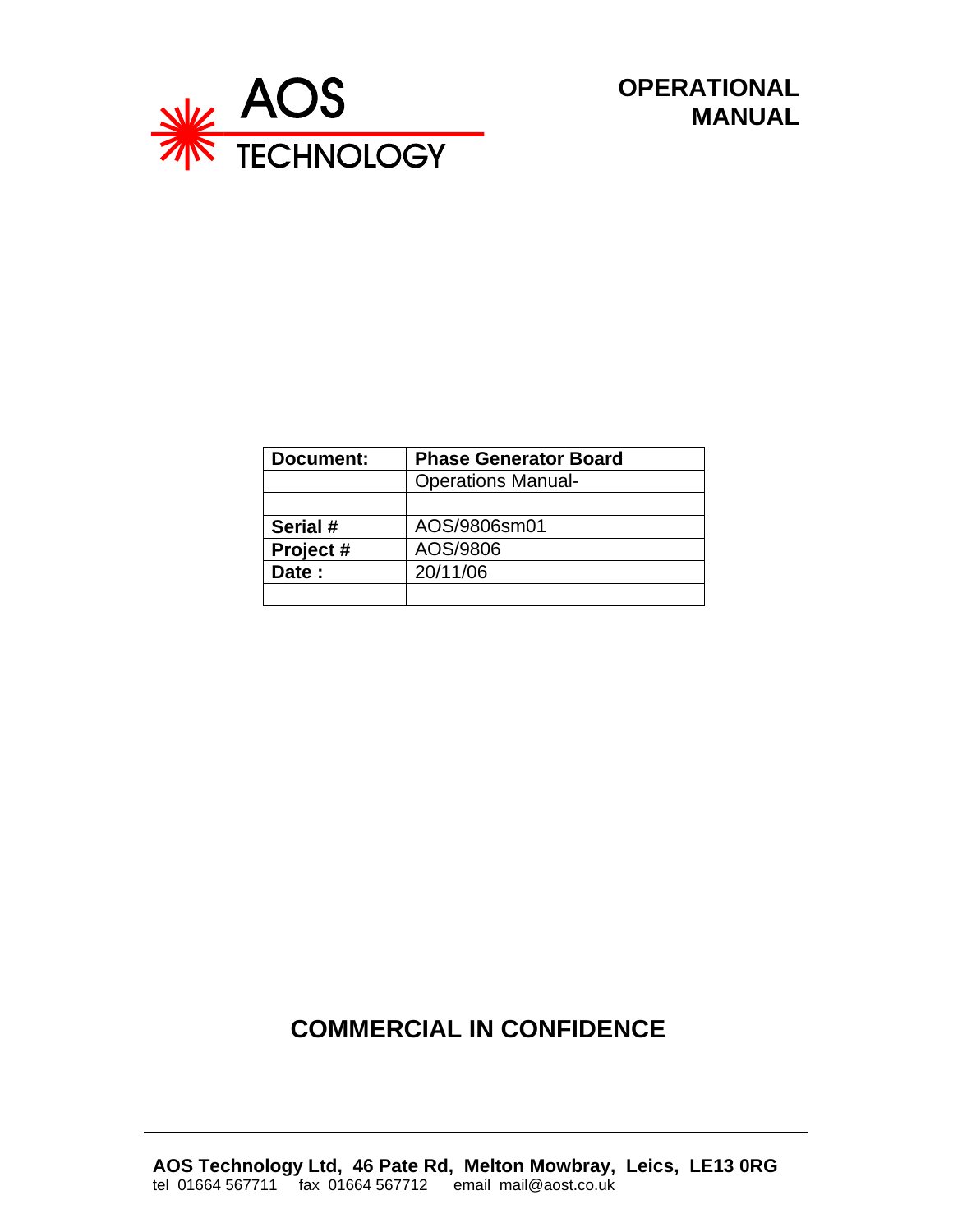

### **OPERATIONAL MANUAL**

# **Revision History**

| <b>Document Reference</b> | <b>Date</b> | <b>Revision #</b> |
|---------------------------|-------------|-------------------|
| 9806sm01                  | 20/11/06    |                   |
|                           |             |                   |
|                           |             |                   |

|               | <b>Project Manager</b> | <b>Director</b> |
|---------------|------------------------|-----------------|
| <b>Name</b>   |                        |                 |
| <b>Signed</b> |                        |                 |
| <b>Date</b>   |                        |                 |

**AOS Technology Ltd, 46 Pate Rd, Melton Mowbray, Leics, LE13 0RG** tel 01664 567711 fax 01664 567712 email mail@aost.co.uk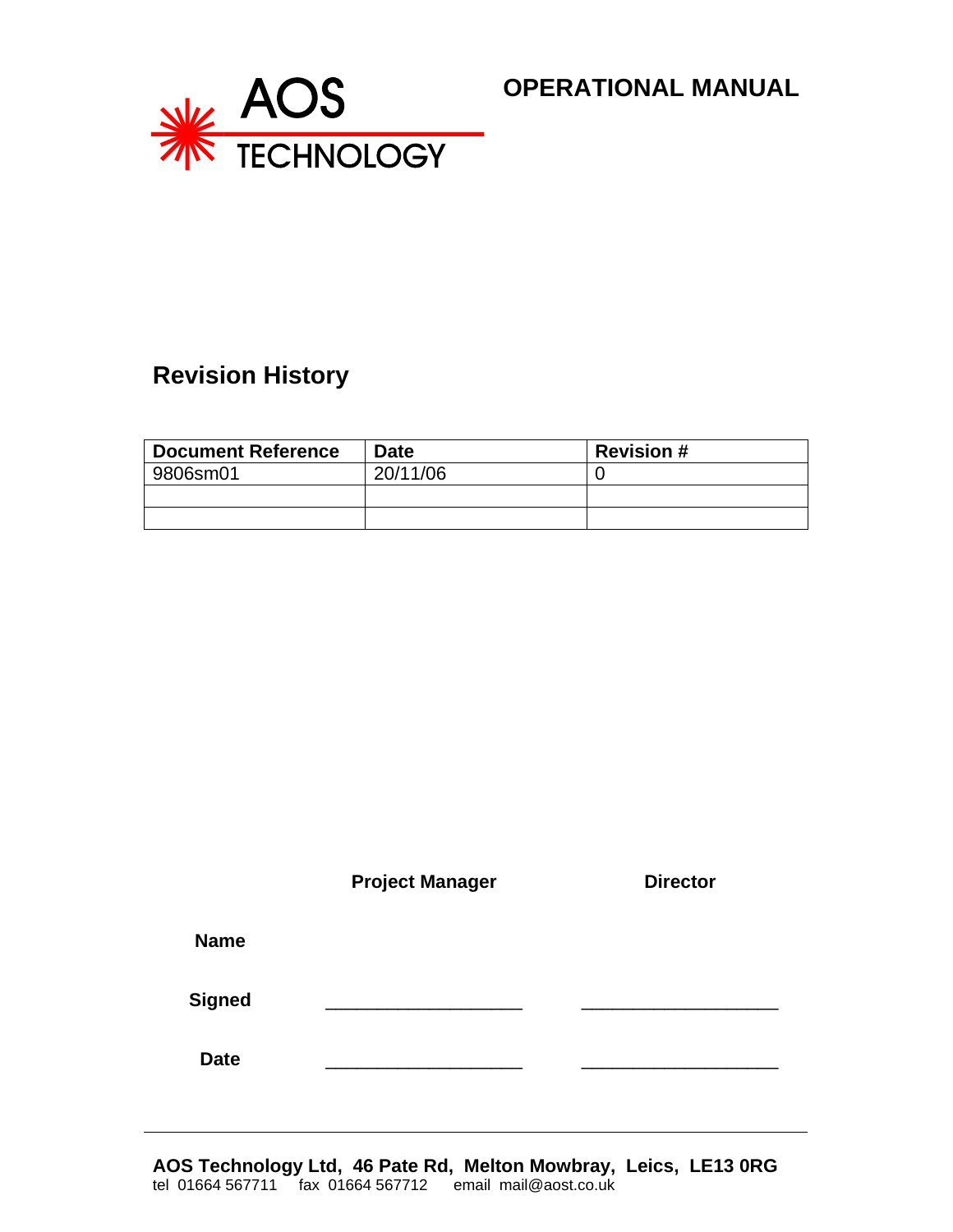

## **1 INTRODUCTION**

The Phase Generator Board was designed as part of a complete four-channel phase detection system aimed as a measurement solution for the derivative spectroscopy market. The complete system consists of three printed circuit boards that can be mounted in a piggyback fashion in order to form a compact measurement solution.

The system consists of the following printed circuit boards;

- **Phase Generator Board;** The function of this pcb is to generate stable TTL pulse trains that can be used to control the Phase Sensitive Detector circuitry. In addition an 8 bit sine wave function synchronously locked to the fundamental TTL pulse train is made available for laser current modulation.
- **Phase Sensitive Detector Board;** The function of this pcb is to provide four channel phase sensitive detection of incoming signals.
- **Laser Driver Board;** An OEM laser diode driver module is utilised on this pcb to provide suitable drive currents for laser diodes and SLEDs.

The three boards can either be mounted in a compact piggyback format or used individually as OEM modules in customer equipment.

This operation manual deals with use of the Phase Generator board.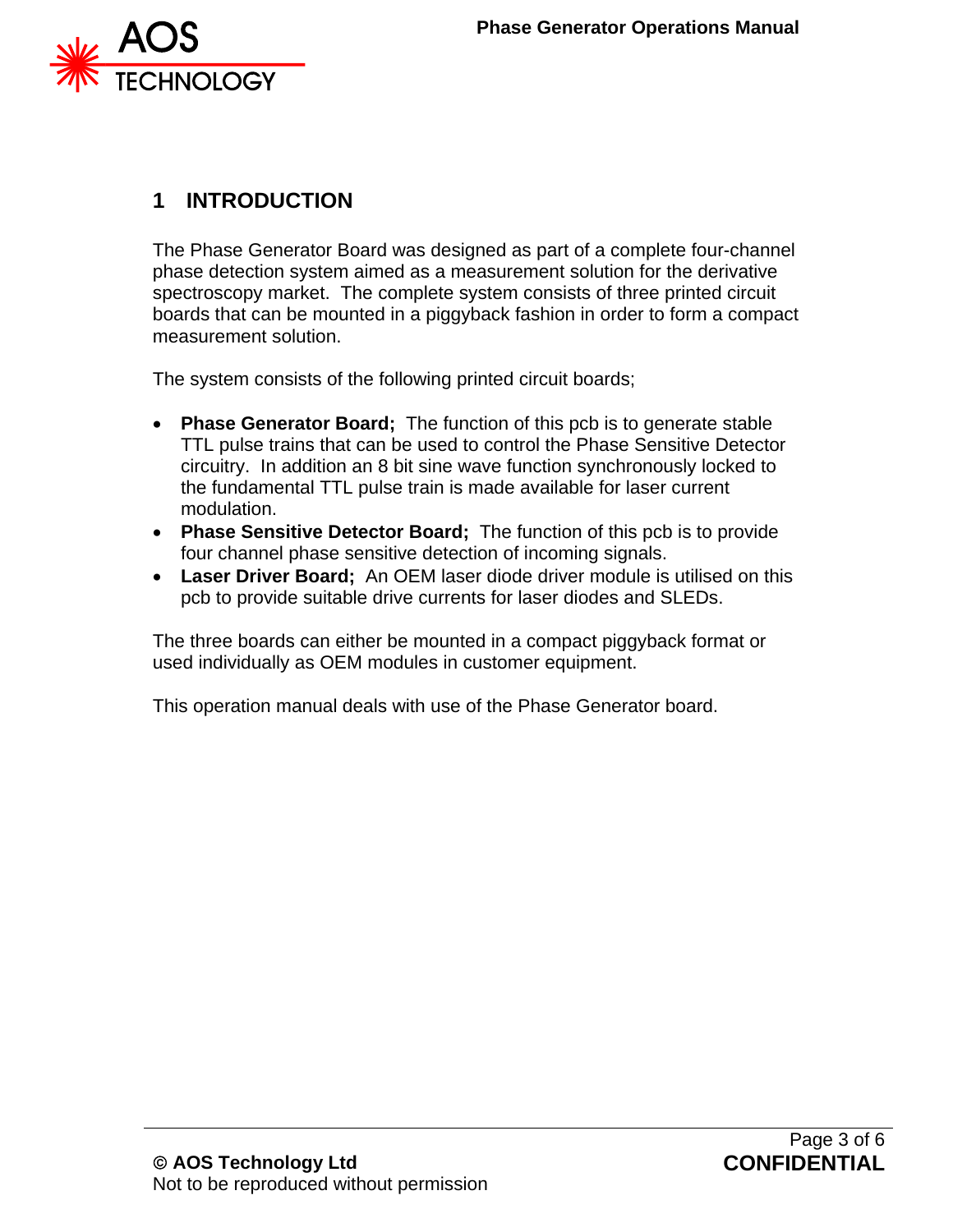

## **2 CIRCUIT LAYOUT**

The main components on the Phase Generator board can be seen in Figure 1 below.



Figure 1. Schematic outline of the Phase Generator Board

# **3 CIRCUIT DESCRIPTION**

The function of the Phase Generator board is to produce a number of digital pulse trains synchronously referenced to a known frequency standard, in this case a high-precision crystal oscillator (X1). In addition, an analog voltage waveform synchronously linked to the crystal is also available via the EPROM and D to A circuitry.

Although the magnitude and shape of this analog waveform may be modified,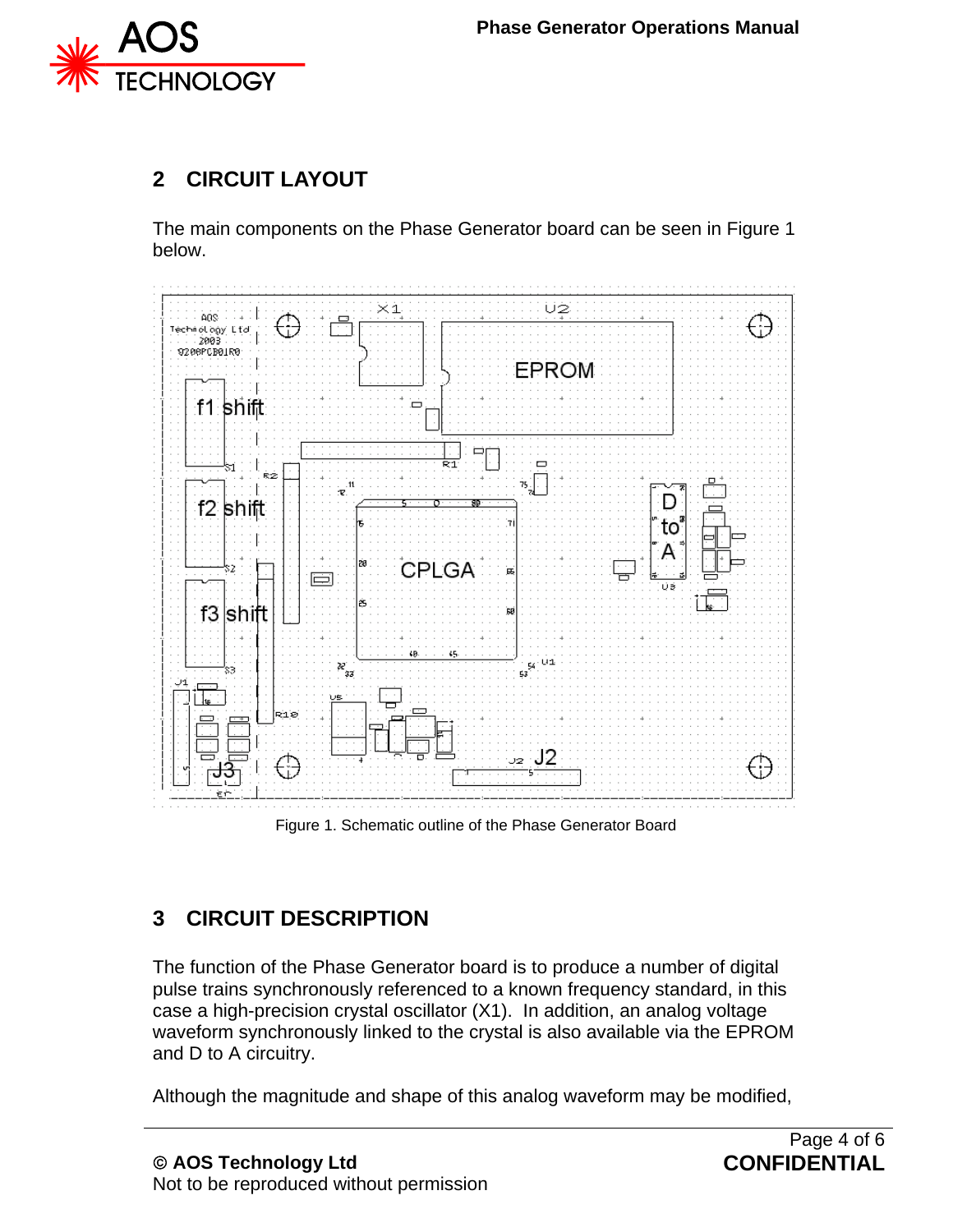

by suitable manipulation of the EPROM address values, a simple sine waveform is available as standard.

The board produces three different frequency outputs;

#### *The fundamental frequency at ~6.5kHz A first overtone frequency at ~13kHz A second overtone frequency at ~19.5kHz*

In total there are six available digital outputs, two at each frequency. Of the two outputs at each frequency one has a static fixed phase relationship referenced to the frequency standard while the other can be varied using a bank of dil switches.

There are three banks of dil switches, one bank for each frequency. Although there are ten switch positions only nine are utilised, the tenth playing no part in phase control of the pulse trains. The nine bit switch banks provide 360 degrees of digital phase control with approximately 0.7 degrees resolution (360degrees/512) The uppermost (as in the diagram above) switch in each bank is switch 1 and is the LSB.

All the digital and analog output signals are available on connector J2.

Connector J3 is used to power the board. The board requires +5 volts d.c. at approximately 150mA. **NB THE SUPPLY VOLTAGE MUST NOT EXCEED 5.3V**

Connector J1 should not be used.

### **4 CONNECTOR DESCRIPTIONS**

#### **J2 Output Connector**

| Pin            | <b>Description</b>                               |
|----------------|--------------------------------------------------|
|                | Fundamental 6.5kHz (no phase control)            |
| $\overline{2}$ | Fundamental 6.5kHz (phase controlled by bank1)   |
| 3              | First Overtone 13kHz (no phase control)          |
| 4              | First Overtone 13kHz (phase controlled by bank2) |
| 5              | Second Overtone 19kHz (no phase control)         |
| 6              | Second Overtone 19kHz (phase controlled by       |
|                | bank3)                                           |
| 7              | 2 volt pk-pk analog voltage                      |
| 8              | 0 volts (output - no connection necessary)       |